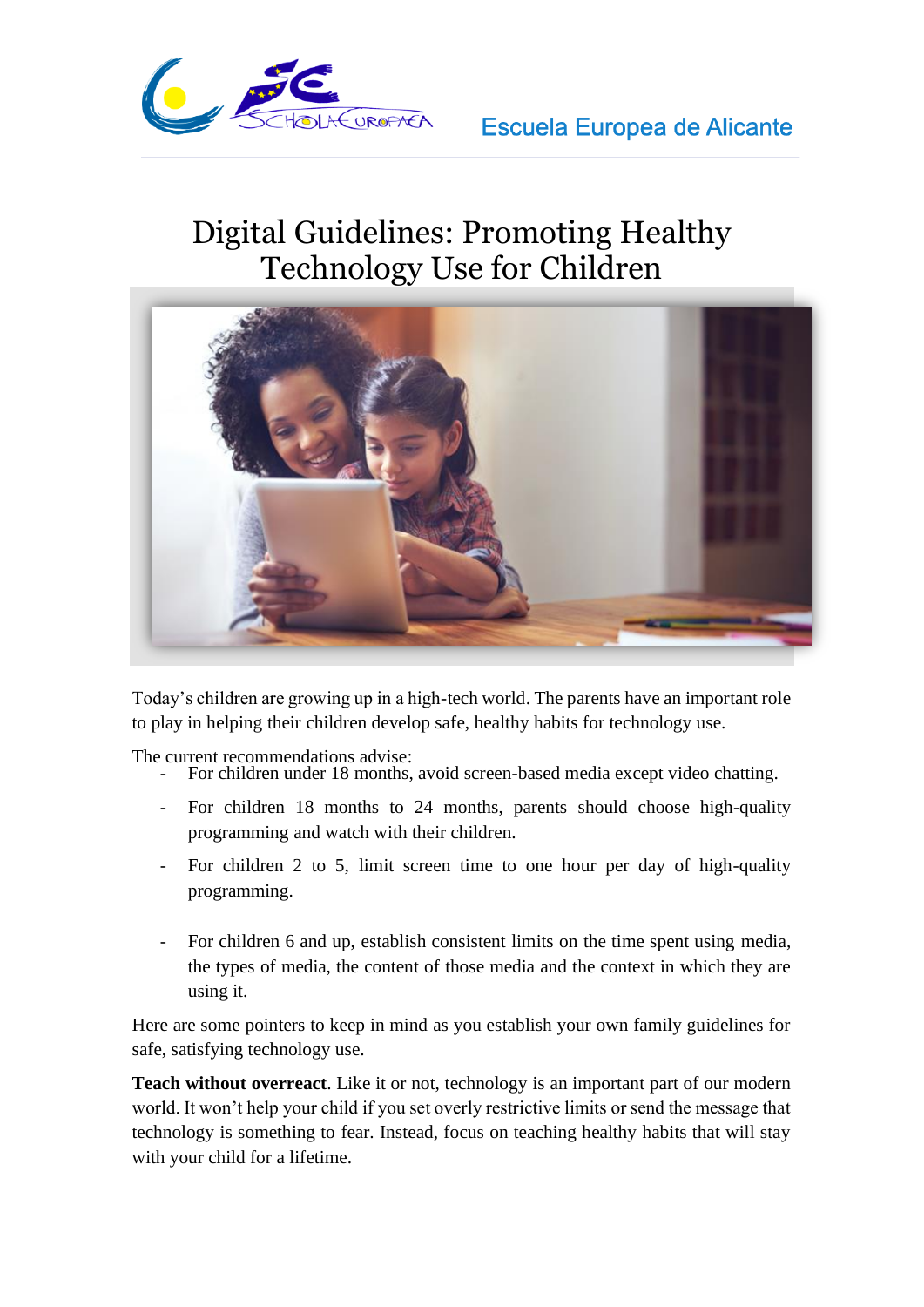

**Teach kids about technology from a young age**. Explain that tablets, computers and other media devices are not toys, and should be handled with care. Discuss with kids the many benefits of technology as well as the risks. Don't frighten them, but discuss the importance of respecting privacy and protecting personal information in age-appropriate ways. These conversations should be ongoing, and should become more detailed as your children get older.

**Use your judgment**. While screen-time limits are often a good idea, experts caution that parents shouldn't assume technology use is inherently harmful. Consider the context when establishing your family's rules for technology use. Video chatting with grandparents is different from playing a video game, for example. If you're entertaining your preschooler on a plane, the world won't end if she has a little extra screen time that day. If your son is doing research for a school paper, that computer time shouldn't necessarily count as his only screen time for the day.

**Protect bedtime**. Studies show that using digital media at night can interfere with sleep quality.<sup>2</sup> Consider restricting the use of phones, tablets and computers for at least 30 minutes before bed. Think twice about letting your child use those devices in his or her bedroom after lights out.

**Pay attention**. With younger kids, it's easy to see what they're doing online. As they get older, it's not so easy to look over their shoulder. Have open, honest discussions about what sites and type of content are off-limits. Do your research to understand the media your child is using, and check out your child's browser history to see what sites they visit. Explore software to filter or restrict access to content that's off-limits.

**Teach good online behavior.** Talk to you children about the importance of being respectful in their digital interactions. Encourage them to come to you if they witness cyberbullying or other troubling information online.

**Discuss digital decision-making**. It can be hard to discern whether some websites are reliable sources of information or not. Have conversations with your child about how to evaluate authenticity and accuracy online. Explain why they shouldn't download unfamiliar programs, click on suspicious links or share personal information on unknown apps or websites. Also teach your children not to respond to unsolicited messages from strangers — and to tell you if they get them.

**Foster real-life friendships**. Some kids who find it difficult to connect with peers spend more time online than playing with friends in real life. But digital friendships aren't a replacement for the real thing. Help your child develop social skills and nurture his or her real-life relationships. This is very important in this situation of social isolation. We must find the right balance